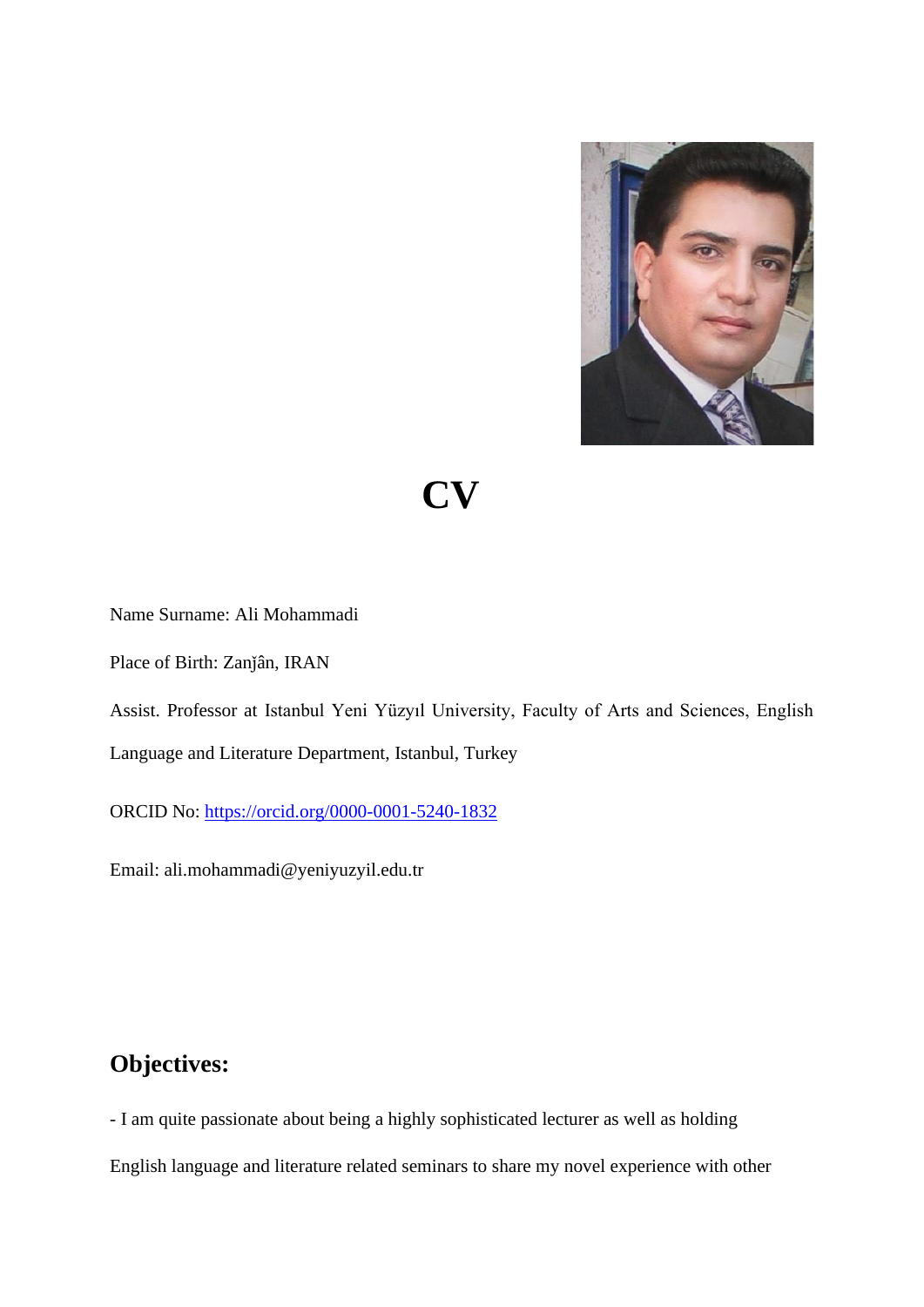enthusiastic teachers and learn from them mutually.

- I am a dedicated instructor who wants to utilize his didactic skills in order to motivate students pragmatically for acquiring foreign language as I have been doing over the last 17 years.

- To further my specialized knowledge in the field of English literature, I am truly good at creating persuasive, cooperative and competitive spirit among learners.

### **Education:**

- **1- Post Doctorate** Candidate in English Literature at Atlantic International University (AIU), Hawaii, Honolulu, USA.
- **2- PhD** in English Language and Literature, Istanbul Aydın University Dissertation Title: "Poetry Yields Knowledge: A Critical Reading of Percy Bysshe Shelley".
	- **3- MA** in Linguistics, Tehran University.

Thesis Title: "Linguistic Chauvinism in Learning National Language: A Case Study of Teaching Persian Language in East Azerbaijan – Tabriz".

**4- BA** in English Language and Literature, State University of Qom.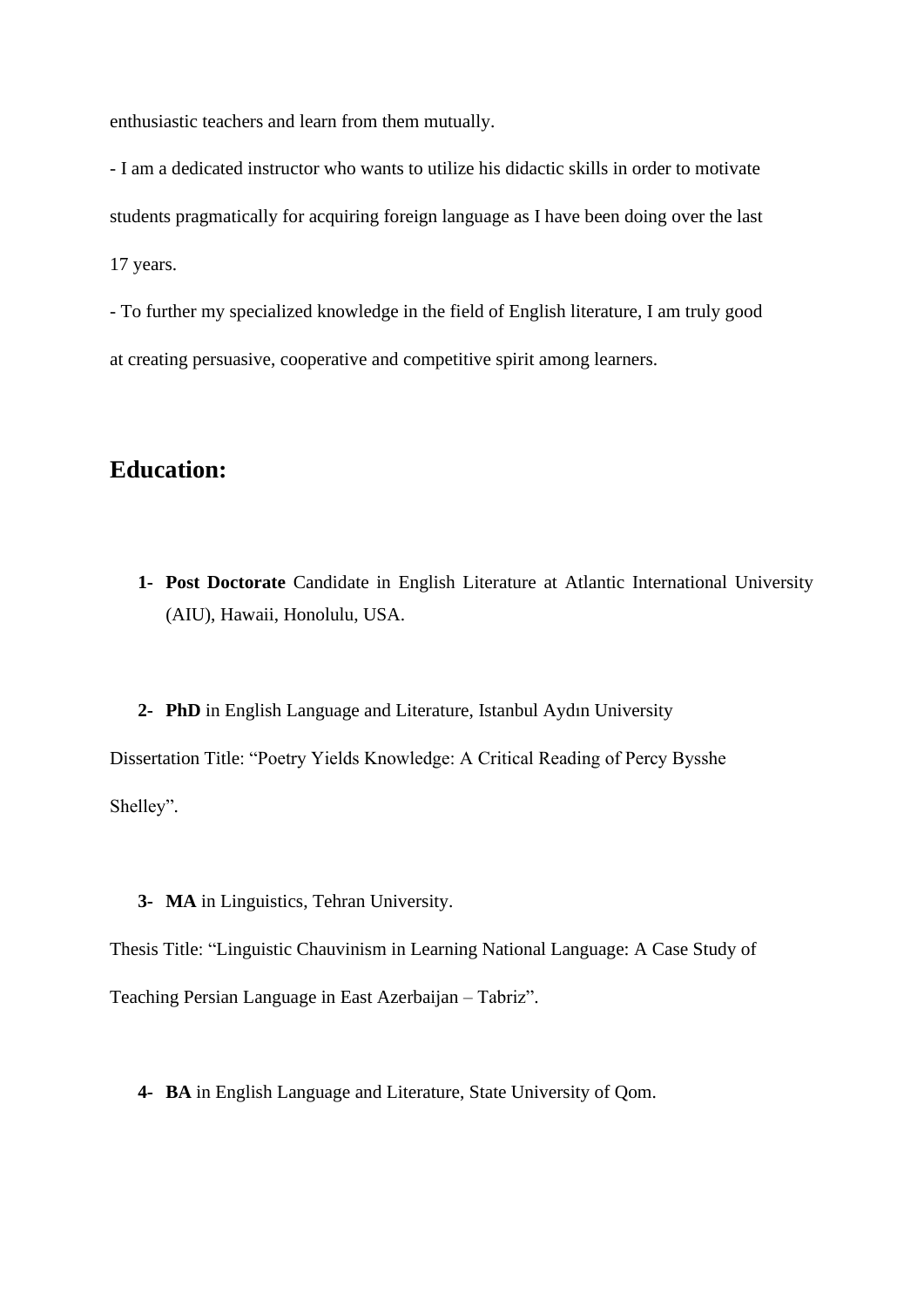# **Teaching Experience:**

**-**2019-Present, Assist. Professor at Istanbul Yeniyüzyıl University. The courses I taught are as follows:

# **The University Courses Taught:**

| <b>Academic Year</b> | <b>Seme</b><br>ster    | <b>BA/MA/PhD</b>     | <b>Course Name</b>                                     | Course<br>Code               |
|----------------------|------------------------|----------------------|--------------------------------------------------------|------------------------------|
| 2020-2021            | Fall                   | Lisans               | <b>Literary Concepts (I)</b>                           | <b>ELL105</b>                |
| 2020-2021            | Fall                   | <b>Lisans</b>        | <b>Grammar &amp; Reading Comprehension (I)</b>         | <b>ELL111</b>                |
| 2020-2021            | Fall                   | Lisans               | <b>Romantic Literature</b>                             | <b>ELL</b><br>301            |
| 2020-2021            | Fall                   | Lisans               | <b>Applied Linguistics</b>                             | <b>ELL</b><br>361            |
| 2020-2021            | Fall                   | <b>Doktora</b>       | <b>Advanced Studies in Literary Theory</b>             | <b>ELL</b><br>607            |
| 2020-2021            | Fall                   | <b>Yüksek Lisans</b> | <b>Critical Theory</b>                                 | <b>ECW50</b><br>$\mathbf{1}$ |
| 2019-2021            | <b>Sprin</b><br>g-Fall | Lisans               | <b>NLP: How To Master The Mind Through</b><br>Language | <b>ELL</b><br>476            |
| 2019-2020            | <b>Sprin</b><br>g      | Lisans               | <b>Research &amp; Writing</b>                          | <b>ELL</b><br>102            |
| 2019-2020            | <b>Sprin</b><br>g      | <b>Lisans</b>        | <b>Grammar &amp; Reading Comprehension (II)</b>        | <b>ELL</b><br>112            |
| 2019-2020            | <b>Sprin</b><br>g      | Lisans               | <b>Linguistics</b>                                     | <b>ELL</b><br>210            |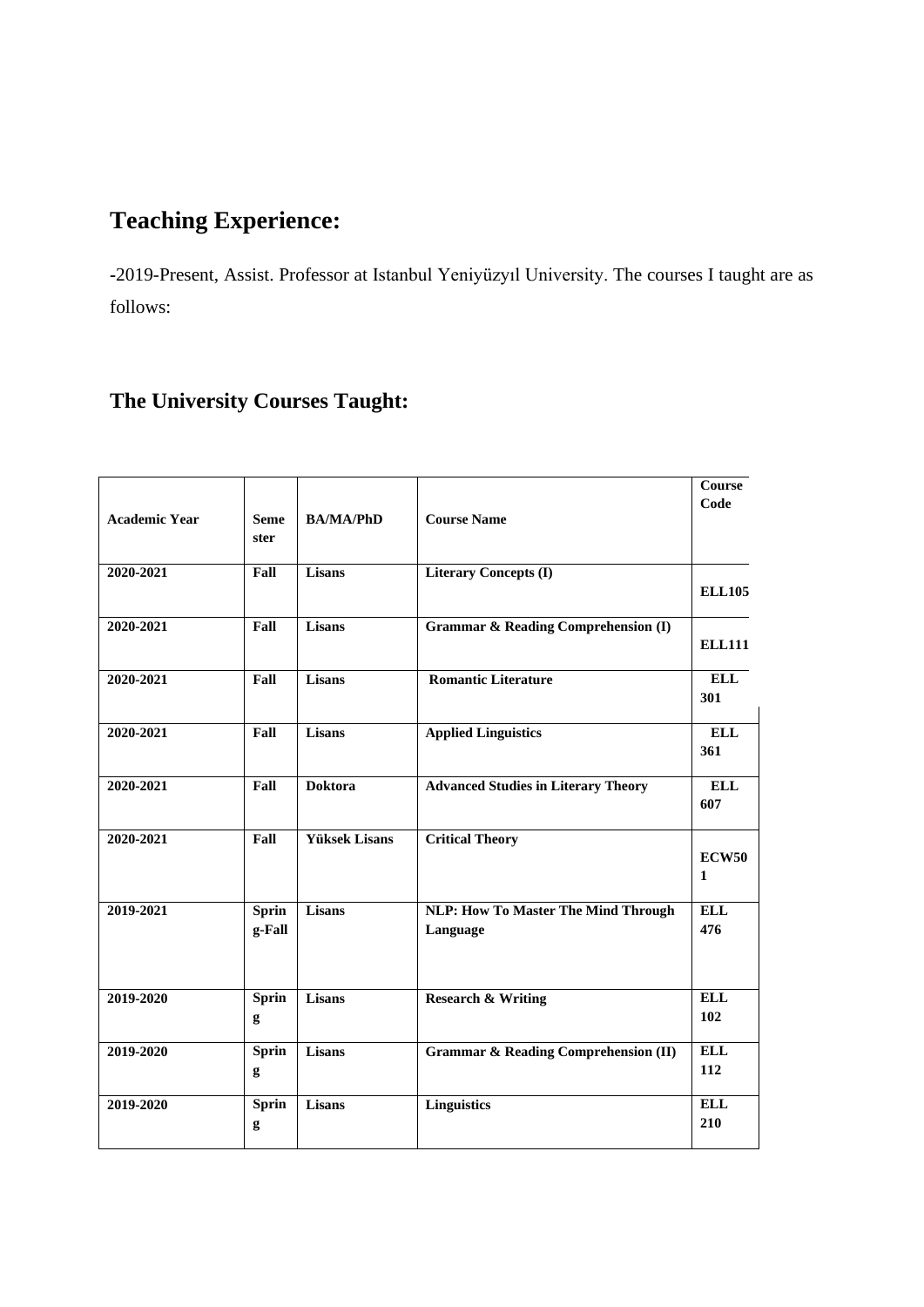| 2019-2020 |              | Lisans               | <b>Modern English Poetry</b>                    | <b>ELL</b>     |
|-----------|--------------|----------------------|-------------------------------------------------|----------------|
|           | <b>Sprin</b> |                      |                                                 |                |
|           | g            |                      |                                                 | 302            |
|           |              |                      |                                                 |                |
| 2019-2020 | <b>Sprin</b> | <b>Doktora</b>       | <b>Seminar</b>                                  | <b>ELL</b>     |
|           | g            |                      |                                                 | 606            |
|           |              |                      |                                                 |                |
| 2019-2020 | <b>Sprin</b> | Lisans               | <b>Contemporary Critical Theory</b>             | <b>ELL</b>     |
|           | g            |                      |                                                 | 402            |
|           |              |                      |                                                 |                |
|           |              |                      | <b>Research and Interdisciplinarity in</b>      |                |
|           |              |                      | <b>Translation</b>                              |                |
| 2020-2021 | <b>Sprin</b> | Lisans               |                                                 | <b>ETI 352</b> |
|           |              |                      |                                                 |                |
|           | g            |                      |                                                 |                |
|           |              |                      |                                                 |                |
| 2019-2020 | Fall         | Lisans               | <b>Special Topics in Poetry</b>                 | <b>ELL</b>     |
|           |              |                      |                                                 | 467            |
|           |              |                      |                                                 |                |
| 2019-2020 | Fall         | <b>Lisans</b>        | <b>History of Literary Criticism</b>            | <b>ELL</b>     |
|           |              |                      |                                                 | 401            |
|           |              |                      |                                                 |                |
| 2019-2020 | Fall         | <b>Lisans</b>        | <b>Romantic Literature</b>                      | <b>ELL</b>     |
|           |              |                      |                                                 | 301            |
|           |              |                      |                                                 |                |
| 2019-2020 | Fall         | <b>Yüksek Lisans</b> | <b>Contemporary Poetry</b>                      | <b>ELL</b>     |
|           |              |                      |                                                 | 589            |
|           |              |                      |                                                 |                |
|           |              |                      |                                                 |                |
| 2019-2020 | Fall         | Lisans               | <b>Grammar &amp; Reading Comprehension (I)</b>  | <b>ELL</b>     |
|           |              |                      |                                                 | 111            |
|           |              |                      |                                                 |                |
| 2019-2020 | Fall         | <b>Lisans</b>        | <b>Academic Writing</b>                         | <b>ELL</b>     |
|           |              |                      |                                                 | 101            |
|           |              |                      |                                                 |                |
| 2020-2021 | <b>Sprin</b> | <b>Yüksek Lisans</b> | <b>Seminar</b>                                  | <b>ECW</b>     |
|           | g            |                      |                                                 | 506            |
|           |              |                      |                                                 |                |
| 2020-2021 | <b>Sprin</b> | Lisans               | <b>Grammar &amp; Reading Comprehension (II)</b> | <b>ELL</b>     |
|           | g            |                      |                                                 | 112            |
|           |              |                      |                                                 |                |
| 2020-2021 | <b>Sprin</b> | Lisans               | <b>Literary Concepts (II)</b>                   |                |
|           |              |                      |                                                 |                |
|           | g            |                      |                                                 | <b>ELL106</b>  |
|           |              |                      |                                                 |                |
| 2020-2021 | <b>Sprin</b> | Lisans               | Shakespeare (II)                                |                |
|           | g            |                      |                                                 | <b>ELL304</b>  |
|           |              |                      |                                                 |                |
| 2020-2021 | <b>Sprin</b> | Lisans               | <b>Linguistics</b>                              | <b>ELL</b>     |
|           | g            |                      |                                                 | 210            |
|           |              |                      |                                                 |                |
| 2020-2021 | <b>Sprin</b> | <b>Doktora</b>       | <b>Advanced Studies in Critical Theory</b>      | <b>ELL</b>     |
|           | g            |                      |                                                 | 608            |
|           |              |                      |                                                 |                |
| 2020-2021 | <b>Sprin</b> | Lisans               | <b>NLP: How to Master the Mind Through</b>      | <b>ELL</b>     |
|           |              |                      | Language                                        | 476            |
|           | g            |                      |                                                 |                |
| 2020-2021 | <b>Sprin</b> | <b>Yüksek Lisans</b> | <b>Seminar</b>                                  | <b>ELL</b>     |
|           |              |                      |                                                 |                |
|           | g            |                      |                                                 | 506            |
|           |              |                      |                                                 |                |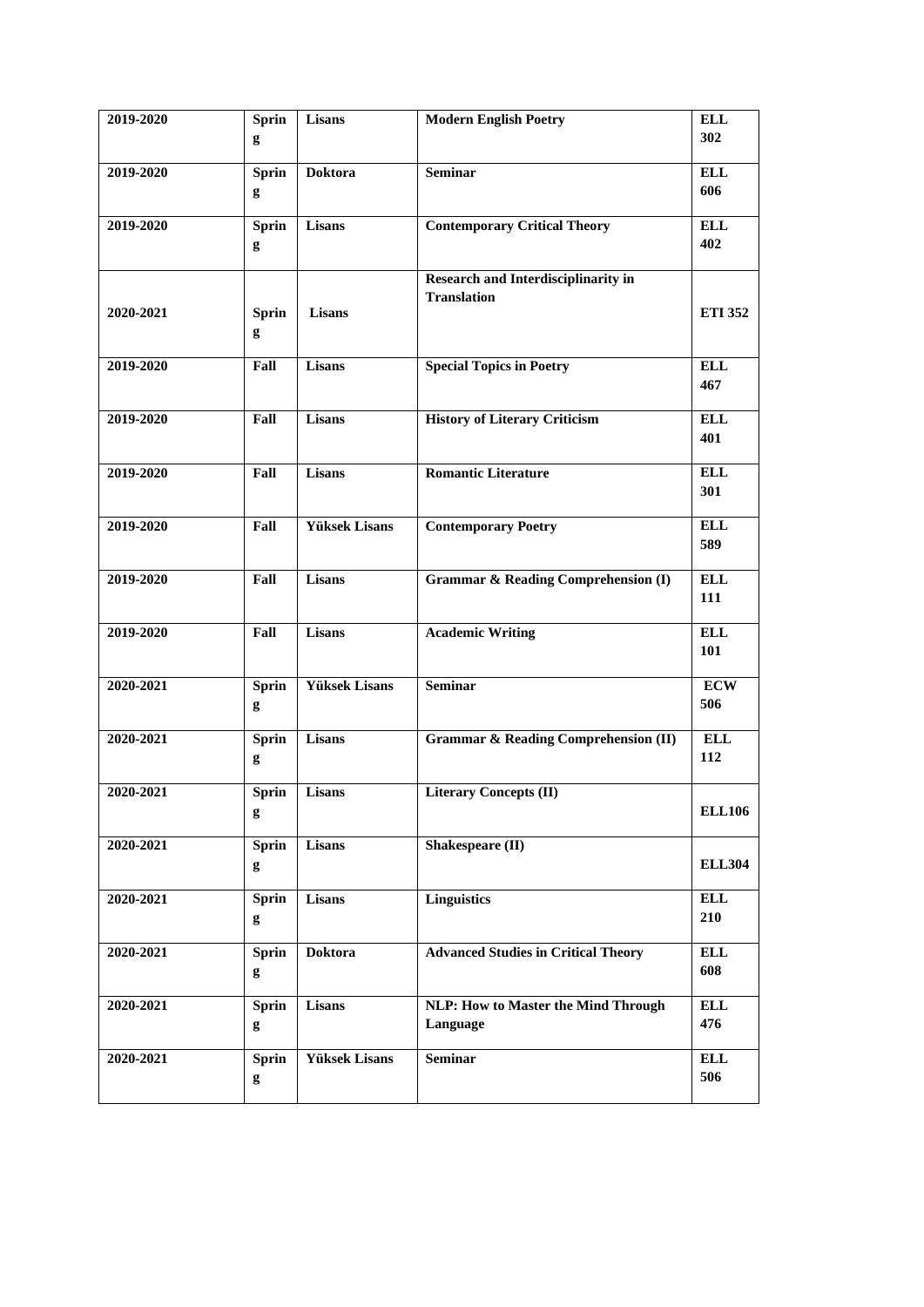| Academic<br>Year | <b>Semester</b> | <b>Course Name</b>                                  |                |  |
|------------------|-----------------|-----------------------------------------------------|----------------|--|
|                  |                 | NLP: How to Master the Mind Through Language        | 3              |  |
|                  |                 | Thesis(14 MA Students)                              | $\mathbf{0}$   |  |
|                  |                 | Research & Writing                                  | $\overline{4}$ |  |
| 2020-2021        | <b>Spring</b>   | Grammar & Reading Comprehension (2)                 | 3              |  |
|                  |                 | <b>Applied Linguistics</b>                          | 3<br>3         |  |
| 2020-2021        | <b>Spring</b>   | Modern English Poetry                               |                |  |
|                  |                 | Seminar(Doctoral Candidates)                        | 3              |  |
|                  |                 | <b>Contemporary Critical Theory</b>                 | 3              |  |
|                  |                 | Special Topics in Poetry                            | 3              |  |
| $2019 - 2020$    | Fall            | History of Literary Criticism                       | 3              |  |
|                  |                 | <b>Romantic Literature</b>                          | 3              |  |
|                  |                 | Contemporary Poetry (MA Students)                   | 3<br>3         |  |
|                  |                 | Grammar & Reading Comprehension<br>Academic Writing | $\overline{4}$ |  |
|                  |                 | Syntax                                              | 3              |  |
|                  | Fall            | Discourse Analysis                                  | 3              |  |
| $2015 - 2018$    |                 | The Study of Language                               | 3              |  |
|                  | <b>Spring</b>   | <b>TESOL</b>                                        | 3              |  |
|                  |                 | Morphology                                          | $\overline{3}$ |  |
|                  |                 | <b>Research Methodology</b>                         | 3              |  |
|                  |                 | TOEFL(IBT)                                          |                |  |
|                  | Fall            | IELTS(General & Academic)                           |                |  |
|                  |                 | <b>SAT</b>                                          |                |  |
| 2014 - 2019      |                 | <b>TOEIC</b>                                        |                |  |
|                  | <b>Spring</b>   | <b>Business English</b>                             |                |  |
|                  |                 | <b>GMAT</b>                                         |                |  |
|                  |                 | Oral Reproduction of Story                          | $\overline{2}$ |  |
|                  | Fall            | Techniques & Principles in Language Teaching        | $\overline{2}$ |  |
|                  |                 | Semantics                                           | $\overline{2}$ |  |
|                  |                 | The Study of Language                               | $\overline{2}$ |  |
| $2006 - 2013$    |                 | Pragmatics                                          | $\overline{2}$ |  |
|                  | <b>Spring</b>   | Morphology                                          | $\overline{2}$ |  |
|                  |                 | Prose Text                                          | $\overline{2}$ |  |
|                  |                 |                                                     |                |  |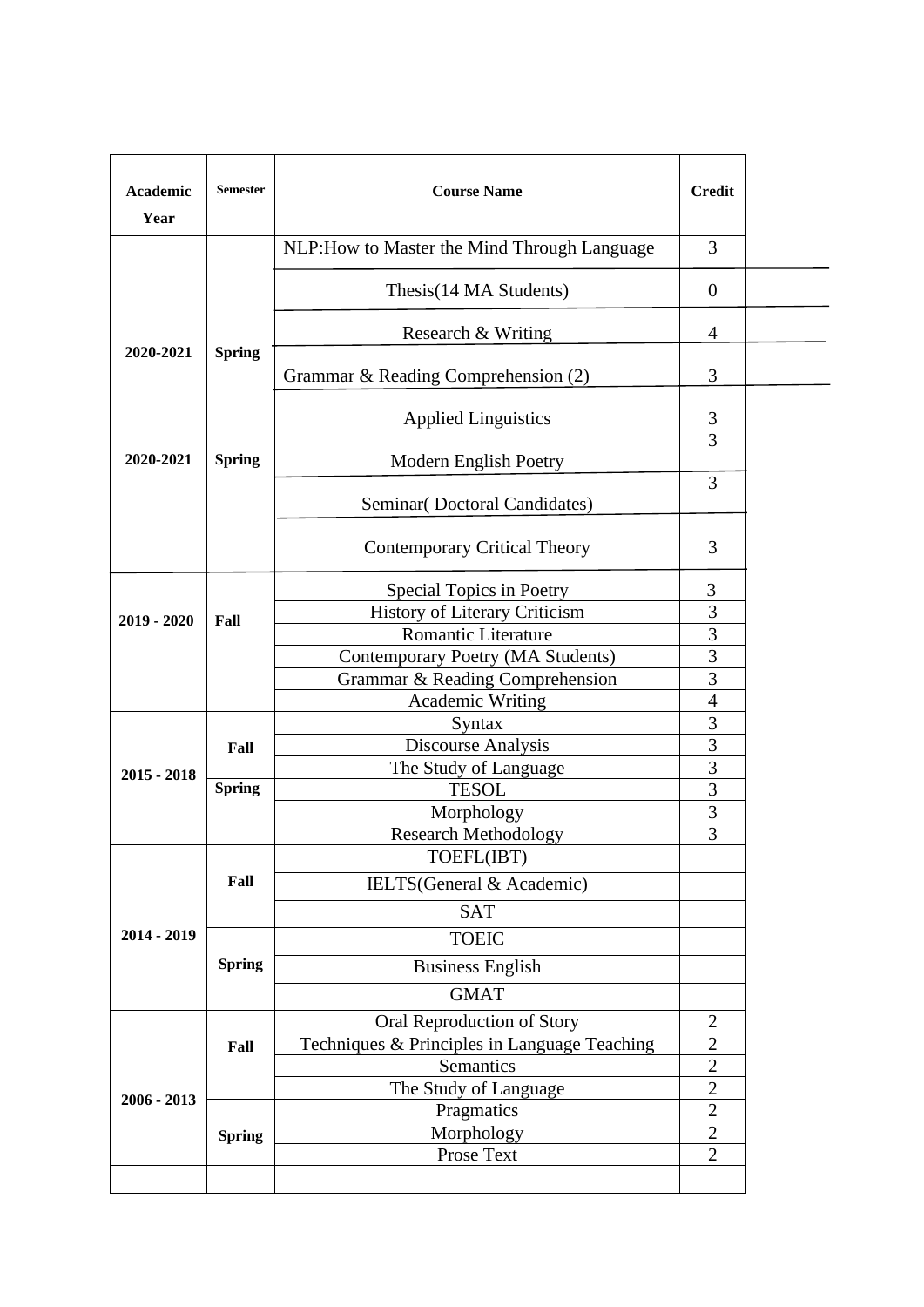- 2014-2018, Instructor at Istanbul Mediterranean University.

- 2014-present, Teaching academic levels including: IELTS (Academic & General

modules), TOEFL (IBT), SAT, GMAT, OET and TOEIC in Istanbul Just English Language Center.

- 2015-2018, Teachers' Coach at Just English Language School in Istanbul.

- 2011-2013 Taught academic subjects in Iranian universities including: Literary.

Criticism, Study of Language, Syntax, Morphology, Grammar (Modern English 1, 2),

Practical English usage, Communicate What You Mean and ESS.

- 2001-2013, Taught advanced English levels: Passages (1, 2), Summit (1A, 1B, 2A, and

2B), F.C.E, T.T.C, TOEFL (IBT, PBT), IELTS (General & Academic modules),

American Headway, etc. in Iranian Language schools in Zanjan.

- 2002-2005, Monitored learning through a range of assessment techniques via partner teaching and English workshops.

- Professional at students' needs analysis.
- Developed strategies to deal with students' classroom performance.
- Education counselor.
- Gained valuable experience teaching over the last 17 years.
- Managed Shokouh Language Institute in Zanjan, Iran for 8 years.

- Used a range of interactive teaching methods particularly NLP to enhance learning among students. Moreover, my ability to build a rapport and engage with all students confirmed that my decision to pursue a career in teaching was the right choice.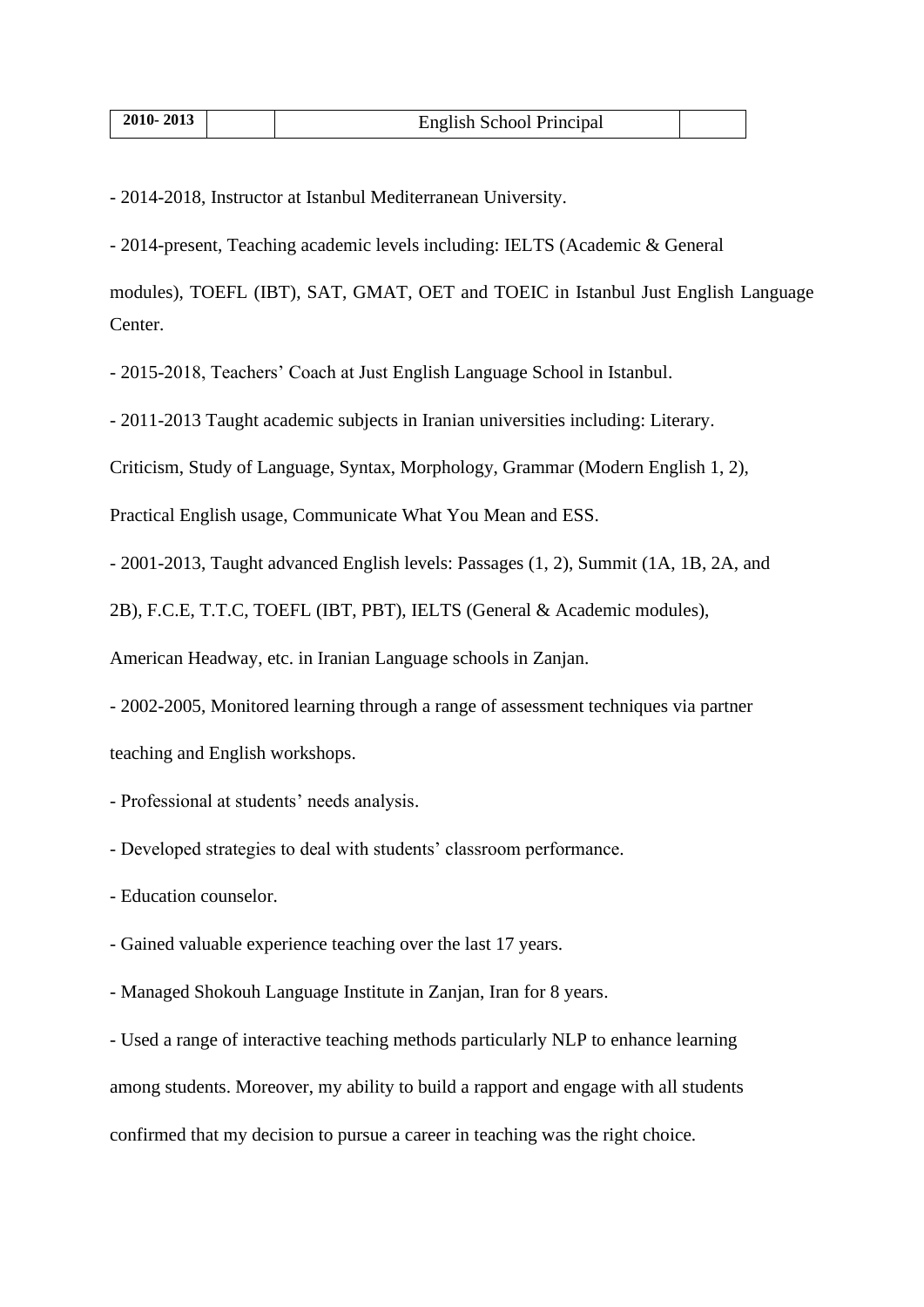#### **Skills:**

- **- I.T:** Decent Knowledge of Office Software, ICDL, Photoshop and SPSS.
- Motivational Speaker and Life Coach.
- Student Needs Analyst and specialised in NLP.

#### **Languages:**

- Persian (Native)
- English (Near-native)
- Turkish (Highly Proficient)
- French (Intermediate)
- Arabic (reading, listening and writing proficiency and moderate

speaking)

- Efficient, Organized, reliable, fast-learner, highly motivated and

motivator, get- the-job-done type.

#### **Interests:**

- Literary Criticism, Romanticism, Modernist & Post-modernist Literature, Poetry, Post-Colonialism, Neuro Linguistic Programing (NLP), Syntax, Semantics and Morphology.

- I also take immense pleasure of doing research on world literature and delivering lectures on psycholinguistics.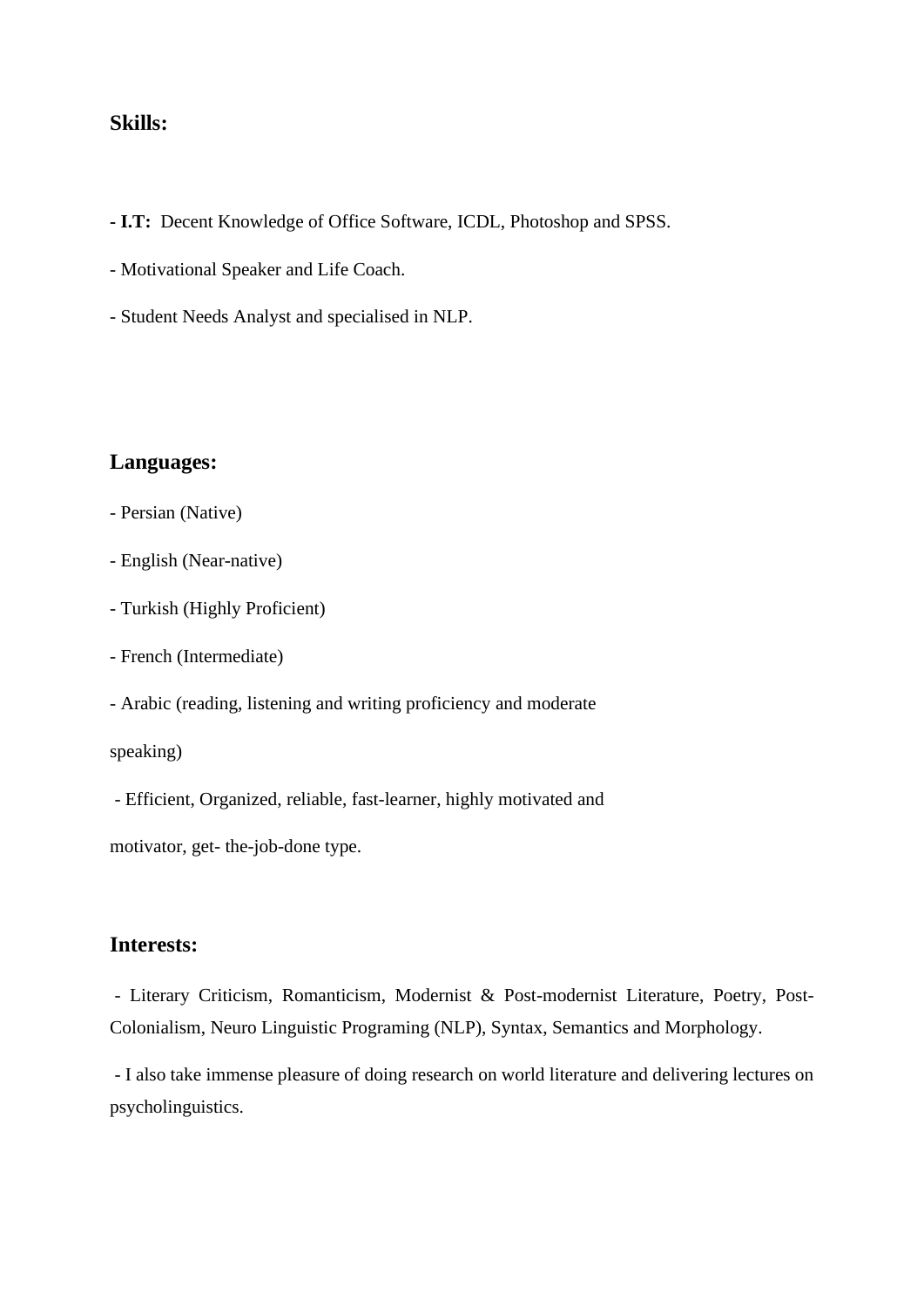#### **Awards:**

- E-Presentation Certificate from the International Journal of Science & Research, 2020.
- The Selected Author Certificate for the article of the month from The Editorial Board of Researchers World – Journal of Arts, Science & Commerce, 2016.

#### **Certificates:**

- -**TESOL**, Professional Teaching Certificate from **Arizona State University**, **USA**
- **IELTS (Academic Module): 8/9**
- **- TOEFL (IBT): 116/120**
- **- E-YDS (Persian-Turkish): 100/100**
- **- YÖKDİL: 98.75**
- **- YDS: 96.25**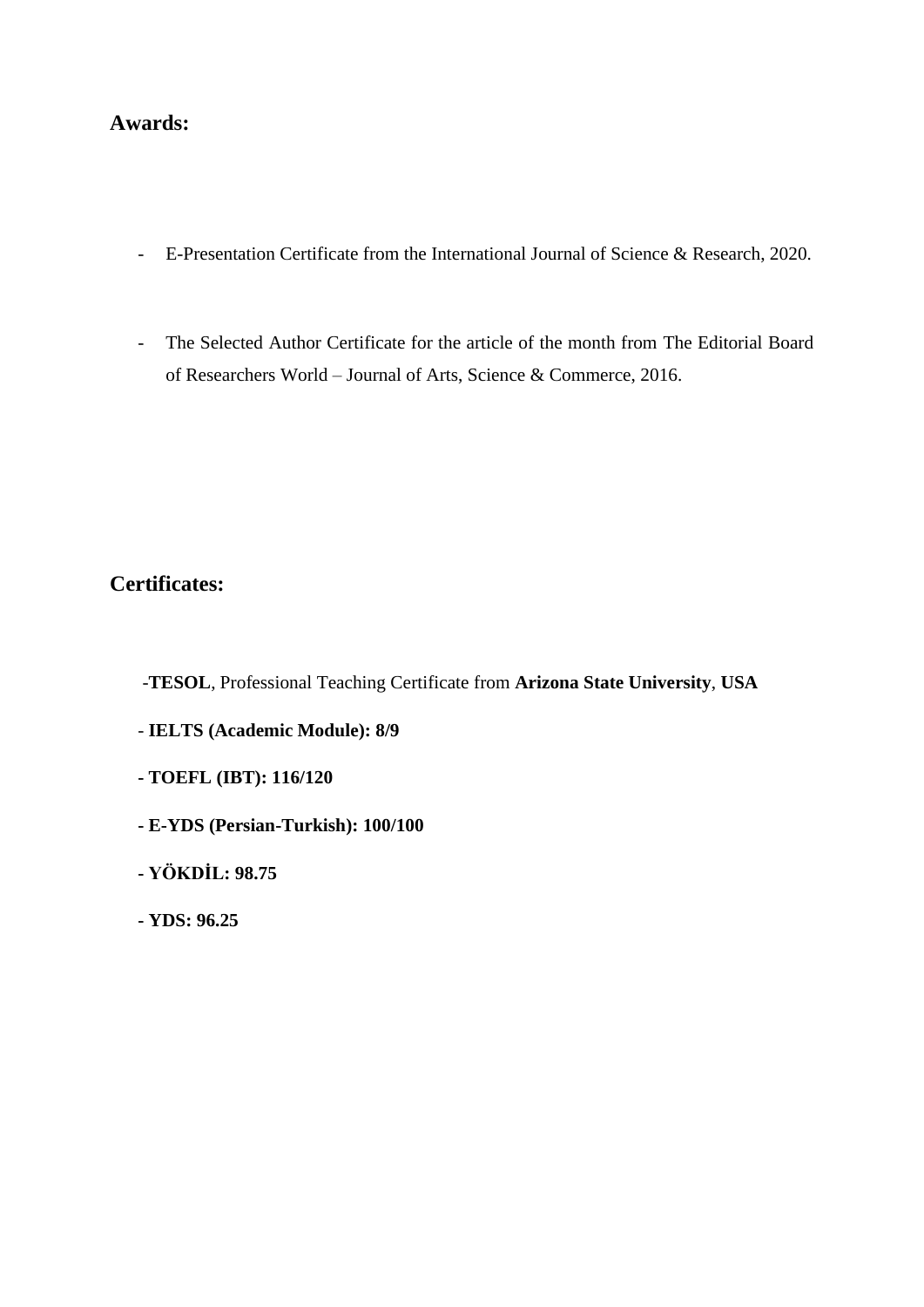# **Conferences:**

- **1.** IKSAD 7th International Conference on Social Sciences & Humanities, October 9-10, 2021- Ankara, Paper Title: Spinoza and Kant: For and Against Women
- **2.** International Conference on English and American Studies (ICEAS-20), 18th November 2020, Istanbul, Paper Title: Mythological Influences on the Works of J.R.R Tolkien: A Scrutiny of Middle-Earth Stories.
- **3.** London- International Conference on Social Science & Humanities (ICSSH), 08-09 December 2020, Paper Title: Shakespeare's Sister and the Crisis of Women's Autonomy: A Critical Analysis of A Room of One's Own

### **The Theses Supervised:**

**1**- **"**The American Dream And the Misconception of Love: A Paralledled Study of the Great Gatsby and Maggie: A Girl of the Streets". By Abdullah Abdulhaq Hussein Alaabed (MA Thesis).

**2**- "A Close Reading of Fear, Anxiety and Jealousy in Baghdad Clock by Shahad Al Rawi, Thousand Splendid Suns" by Khaled Hosseini and Silent Wife by Susan Harrison". By Elaf Qasim Mones Al Saedi. (MA Thesis).

**3-** "The Impact of Religion and Politics on Charles Dickens, George Eliot, Elizabeth Gaskell and Elizabeth Barrett Browning." By Mohammed Jasim Mohammed Al Anbar. (MA Thesis).

**4-** "<sup>A</sup> Comparative Study of Omar Khayyam's Poetry and the Poetry of Percy Bysshe Shelley." By Abdulkadhim Ajaj Hameed AL-Bujasim. (MA Thesis).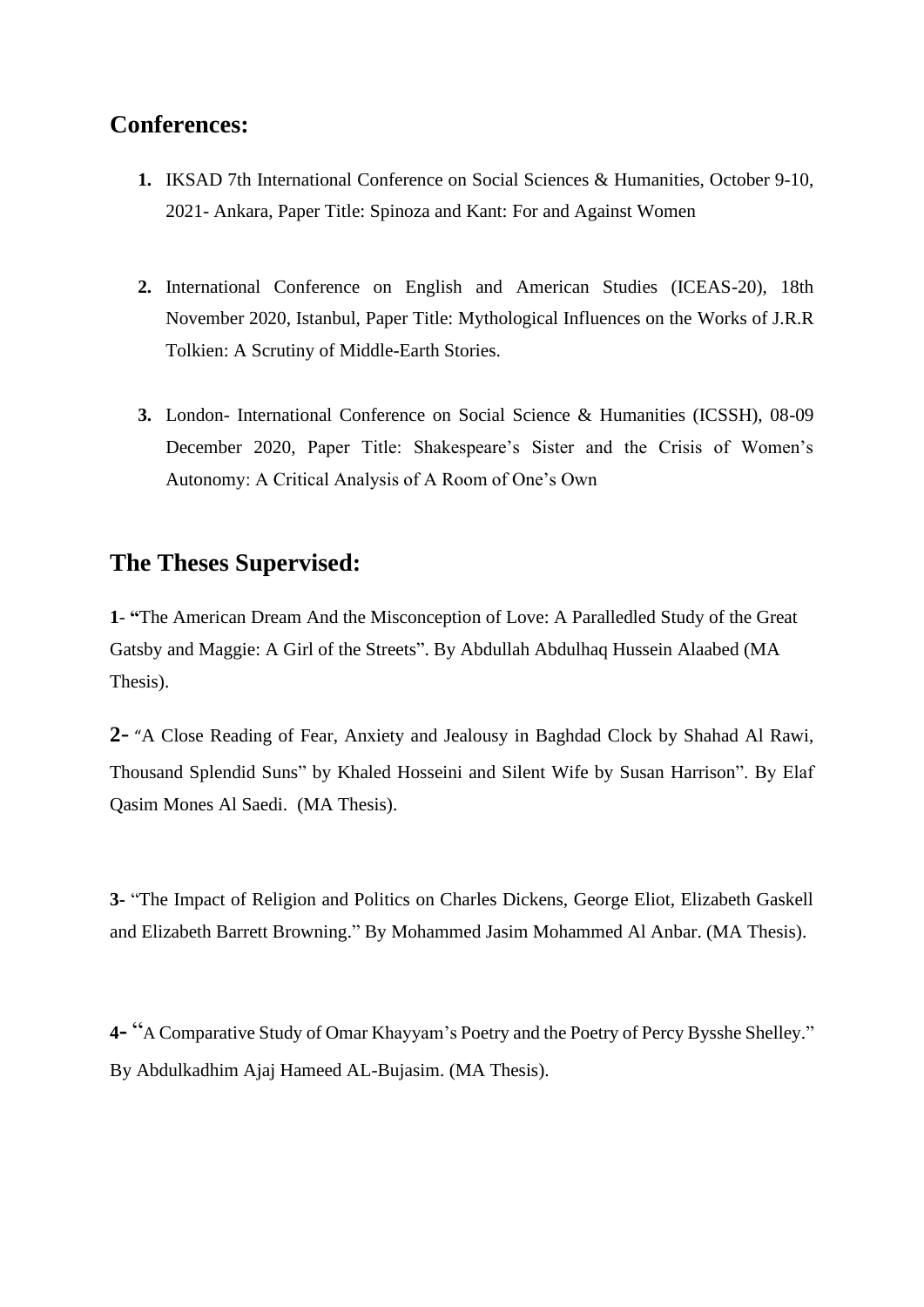**5-** "A Critical Study of Fantasy, Reality and Religion in The Selected Works of Contemporary Literature." By Hadeel Safaa Hadi AL-Bayati. (MA Thesis).

**6-** "THE DOUBLE DEVELOPMENT AS A MOTIF OF RATIONALIST SUBVERSION IN SHELLEY'S FRANKENSTEIN AND STEVENSON'S DR. JEKYLL AND MR. HYDE". By Ruaa Ali Mohsin. (MA Thesis).

**7-** "THE DOCTOR CHARACTER IN DRAMA: A COMPARATIVE STUDY OF CHRISTOPHER MARLOWE'S DR. FAUSTUS AND HENRIK IBSEN'S AN ENEMY OF THE PEOPLE". By Yousif Ali Yousif Al Gburi. (MA Thesis).

**8-** "ETHICS AND TRAUMA IN ANGELA CARTERS THE MAGIC TOYSHOP AND HEROES AND VILLAINS". By Muhanad Adnan Abdulraheem Alhayali. (MA Thesis).

**9-** "LOVE AND LOSS IN THOMAS HARDY'S POETRY: A CRITICAL STUDY OF THOMAS HARDY'S POEMS OF 1912-1913". By MAHMOOD ABDUALLAH AL HEETI. (MA Thesis).

**10-** "A Comparative Study of Symbolism in F.Scott Fitzgerald's The Great Gatsby and Arthur Miller's Death of a Salesman". By Raghad Amer Mohammed Darwash. (MA Thesis).

**11-** "A COMPARATIVE STUDY OF SYMBOLISM IN HEART OF DARKNESS AND WUTHERING HEIGHTS". By Ghazwan Khalis Salih ALMAZROAEE. (MA Thesis).

# **Publications:**

# **Books:**

**1. Mohammadi, Ali (2020).** *603 Definitely Must-have Slangs, Idioms and Phrasal verbs to Level You Up Astonishingly,* Bookleaf Publishing.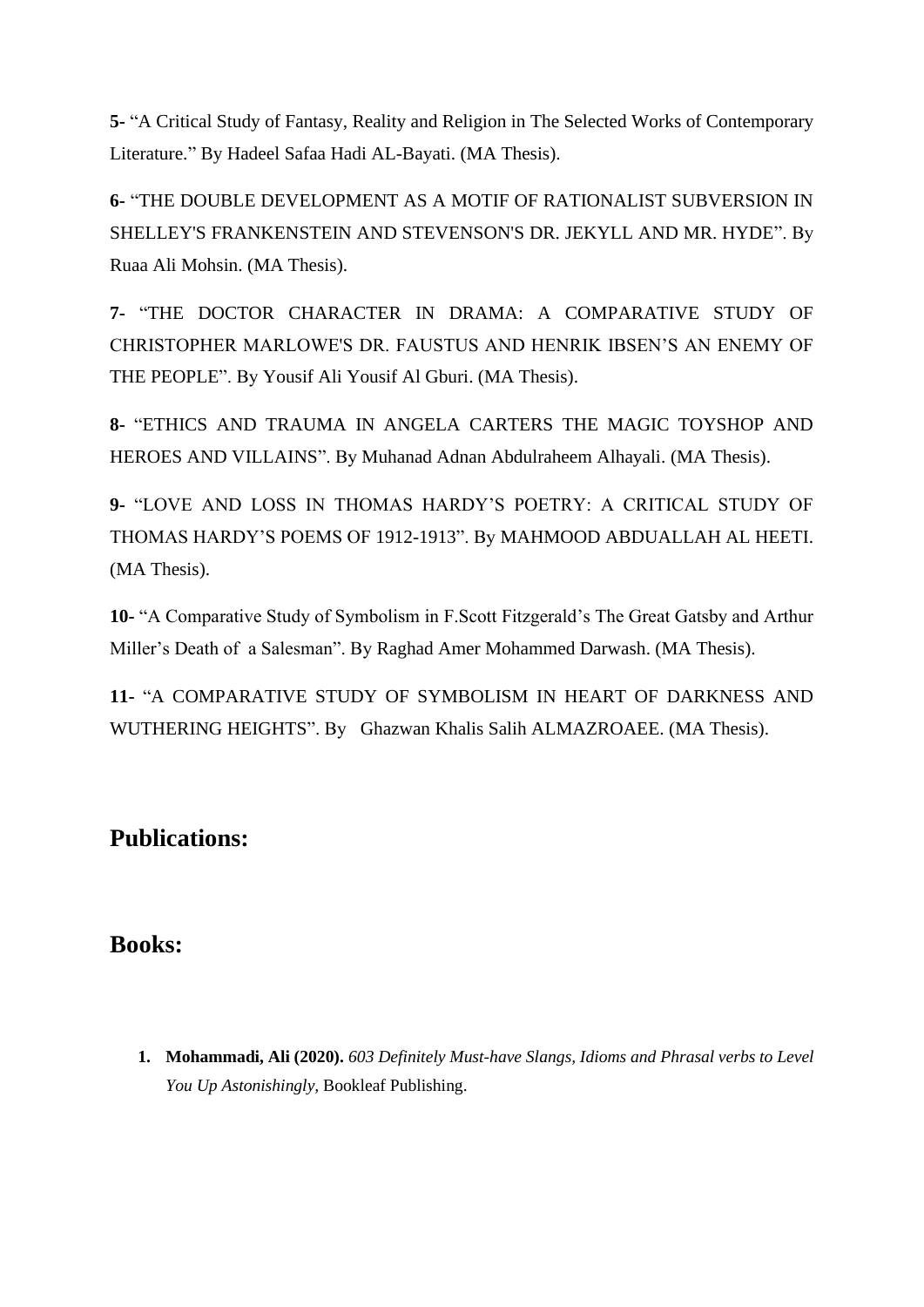**2. Mohammadi, Ali (2019).** *NLP Remedies All Maladies By Self-Therapy: How to Keep a Healthy Mind and Wealthy Life Through Language*, Bookleaf Publishing.

 **3**. **Mohammadi, Ali (2019).** *Romanticism+1: Percy Bysshe Shelley's Iconoclastic Poetic Philosophy*, Bookleaf Publishing.

# **Articles:**

- **4. Mohammadi, Ali (2022).** *FEMALE RESISTANCE TO PATRIARCHAL IDEOLOGY: SHAKESPEARE'S THE WINTER'S TALE THROUGH THE LENS OF STEPHEN GREENBLATT AND ALAN SINFIELD,* RumeliDE Dil ve Edebiyat Araştırmaları Dergisi, (26), 1063-1072. DOI: 10.29000/rumelide.1074523. ISSN: 2148-7782 (print) / 2148-9599 (online)
- **5. Mohammadi, Ali (2021).** *Spinoza and Kant: For and Against Women,* pp.110-121, October 9-10, Available online at https://166faec6-da2e-43a9-90c5- 4ee256abede9.filesusr.com/ugd/614b1f\_e6ed131381b149169ec1b10e3a1c5976.pdf

**6. Mohammadi, Ali (2021).** *A COMPARATIVE STUDY OF MA'SHUQ OR BELOVED IN THE GHAZALS OF HAFEZ AND SONNETS OF SHAKESPEARE*, International Journal of Innovation Scientific Research and Review, Vol. 03, Issue, 08, pp.1648-1655, August, Available online at [http://www.journalijisr.com](http://www.journalijisr.com/)

**7. Mohammadi, Ali (2021).** *AN ANALYTICAL SCRUTINY OF SELECTED MUSICAL FILMS TRANSLATION THROUGH THE LENS OF PENTATHLON PRINCIPLE,* International Journal of Innovation Scientific Research and Review, Vol. 03, Issue, 08, pp.1665-1671, August, Available online at [http://www.journalijisr.com](http://www.journalijisr.com/)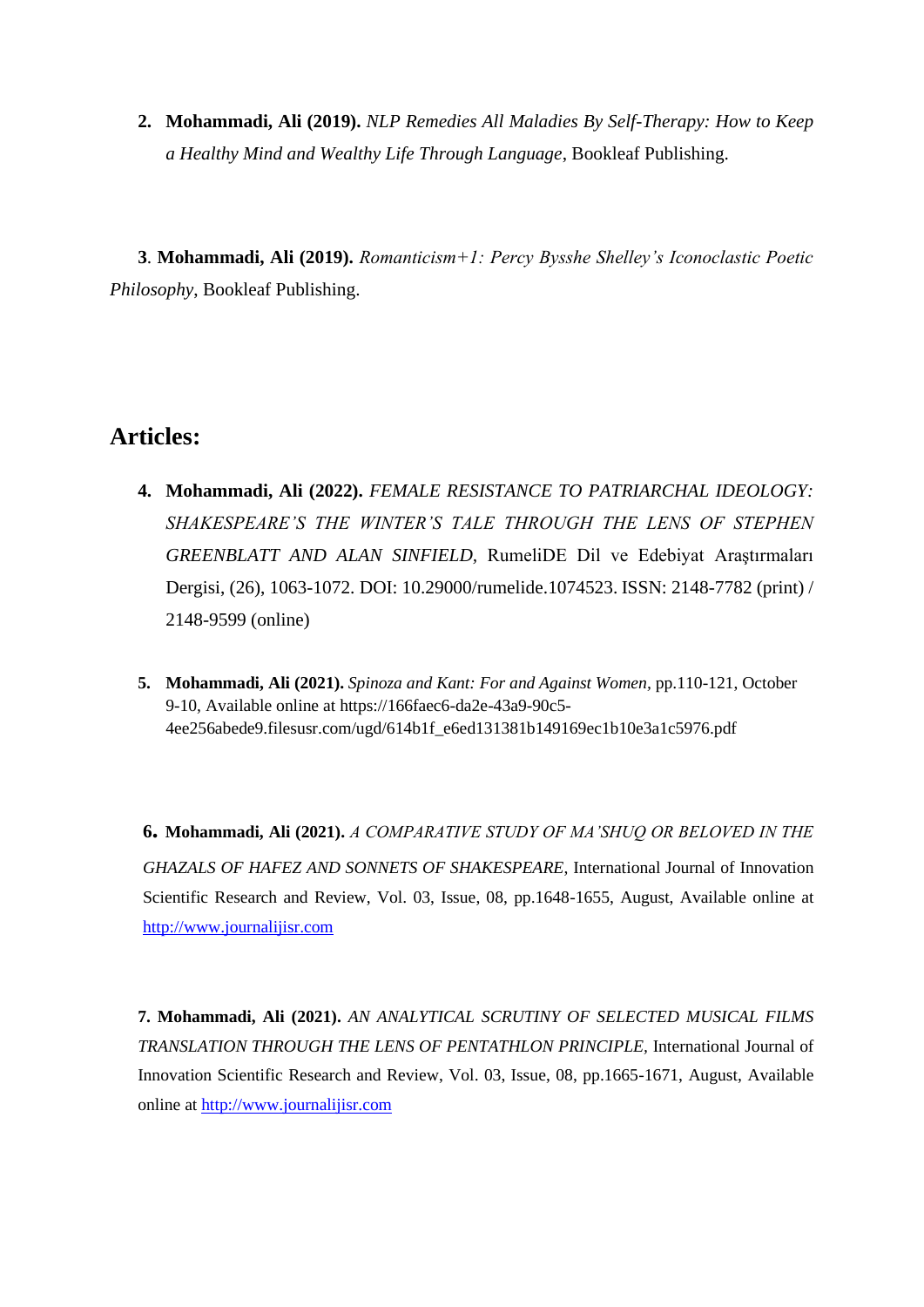**8.Mohammadi, Ali (2021)**. *THE UNPARALLELED LITERARY AND HISTORICAL ROLE OF FERDOWSI'S SHAHNAME IN SHAPING AND CONSOLIDATING PERSIAN NATIONAL IDENTITY OVER THE CENTURIES*, International Journal of Innovation Scientific Research and Review, Vol. 03, Issue, 08, pp.1656-1664, August, 2021. Available online at [http://www.journalijisr.com](http://www.journalijisr.com/)

**9. Mohammadi, Ali (2021).** *Shakespeare's Sister and the Crisis of Women's Autonomy: A Critical Analysis of a Room of One's Own*. PEOPLE: International Journal of Social Sciences, Volume 7, Issue 1, pp. 31-46, 2021, CA 94042, USA.

**10. Mohammadi, Ali (2020).** *State's Abuse of Technology and Its Cataclysmic Repercussions in Society: A Critical scrutiny of Ray Bradbury's Fahrenheit 451*. International Journal of Science and Research(IJSR). September, Vol. 9, Issue 9, pp. 826-831

**11.Mohammadi, Ali (2020).** *Salinger's The Catcher in the Rye and the Crisis of Coming of Age: An Inevitably Fearful Move toward Growth*. International Journal of Science and Research(IJSR). May, Vol. 9, Issue 8, pp. 210-216

**12. Mohammadi, Ali (2020).** *The Great Gatsby: An Ostensibly Fulfilled Dream in an Unfulfilled Society*. International Journal of Science and Research (IJSR). May, Vol. 9, Issue 5, pp. 1196-1202

**13.Mohammadi, Ali (2016).** *The Critical Analysis of The Poem "Ode To a Nightingale by Keats Through Iser's Theory of The Act of Reading*. International Journal of Science and Research (IJSR). December, Vol. 5, Issue 12, p.1066

 **14**. **Mohammadi, Ali (2016).** *The Acquisition of Second Language Grammar: A Contrastive*